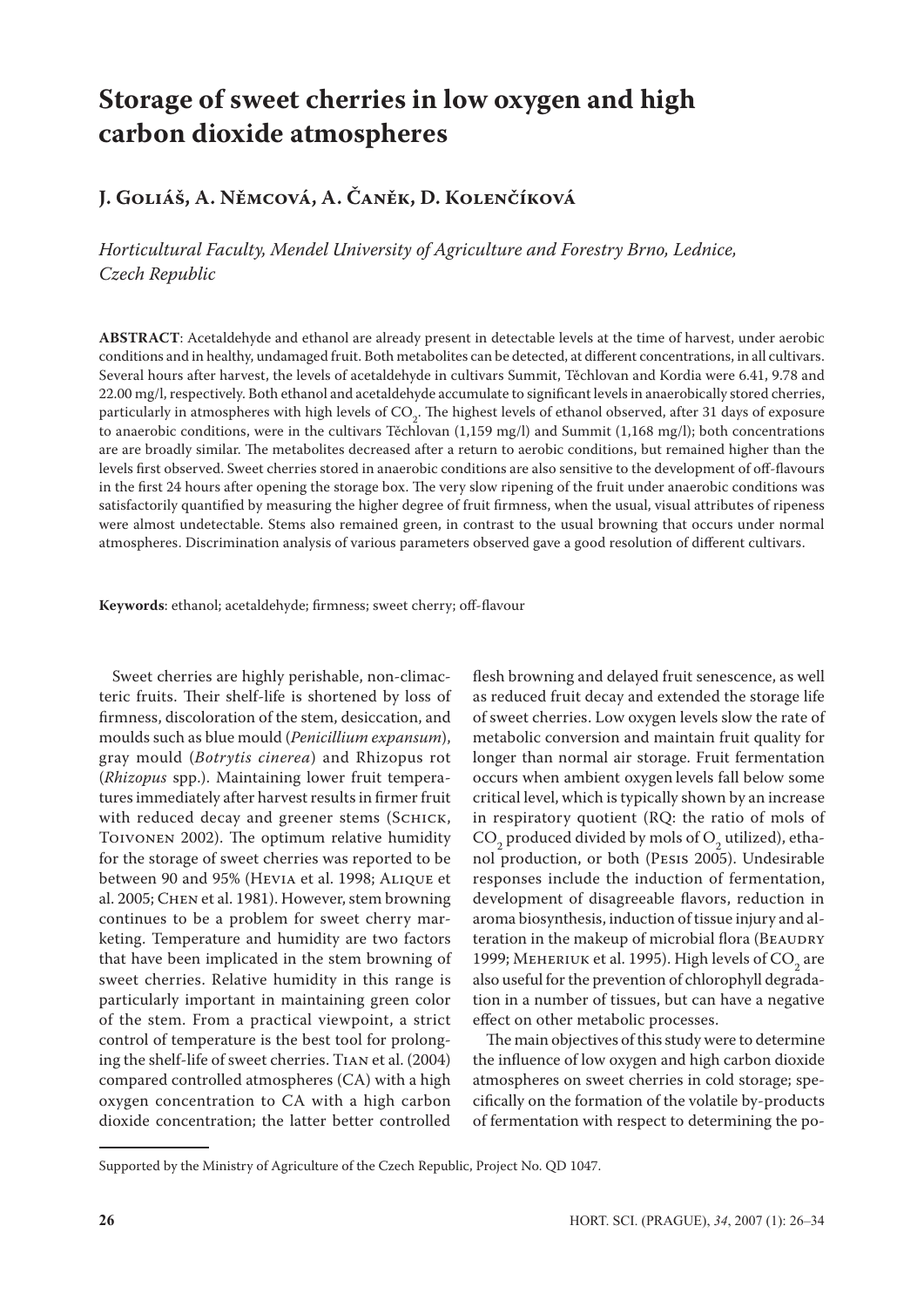tential of ultra-low oxygen (ULO) storage as a practical technique for extending sweet cherry shelf-life.

## **MATERIAL AND METHODS**

#### **Fruit preparation**

Sweet cherries (*Prunus avium* cv. Těchlovan, Summit and Kordia) with stems attached were hand harvested on July 6, two days before the optimal harvest stage, from the commercial orchard Agro Stošíkovice at the Horticultural Faculty in Lednice. The fruits were sorted to exclude those with obvious defects or dissimilar states of maturity, based primarily on their appearance. Selected fruits were then transported into small boxes and during two hours they were chilled to 3°C before placing in the various gas mixtures.

## **Preparation of the atmospheres**

A. Time under special gas mixture conditions: 31 days with 100% relative humidity in hermetically sealed, 450 litre chambers.

Storage atmosphere variants:

Variant 1: ultra low oxygen (ULO) (0.9%  $O<sub>2</sub> 0.5%$  $CO<sub>2</sub>$ )

Variant 2: anaerobic (AN) (0.3%  $O_2$ , 0.5%  $CO_2$ ) Variant 3: controlled atmosphere (CA)  $(1.5\% \text{ O}_2)$ ,  $11.5-12.0\%$  CO<sub>2</sub>)

Variant 4: polyethylene box (PE) (6.0–15.0%  $O_2$ ) 9.0–12.0% CO<sub>2</sub>)

Variant 5: regular (normal) air (RA) (21%  $O_2$ , 0.03% CO<sub>2</sub>).

B. Subsequent storage period (equating to "shelflife"):

21 days in 3.0–3.3°C cold storage, with air of regular (normal) composition.

*Preparation of atmospheres*: Immediately after cooling, the final atmosphere composition was obtained by flushing with nitrogen. To eliminate the possibly excessive influence of  $CO<sub>2</sub>$  as a respiration inhibitor, the chambers were connected to absorption tubes filled with solid tablets of KOH, which were mixed with an inert material (polystyrene). Gas mixtures were monitored twice a day, using a dual  $\mathcal{C}\mathcal{O}_2/\mathcal{O}_2$  analyzer (Arelco, ARC, France).

## **Ethanol and acetaldehyde levels**

The cherries were temporarily stored in a freezer and then defrosted prior to analysis. The juice produced was filtered (25 mm diameter syringe filter, 0.2 μm nylon with glass, Alltech Associates Inc., Belgium). 1 μl aqueous samples were injected into a sample block fitted with Teflon, and analyzed with a gas chromatograph equipped with FID (Chrom 5, Laboratory Equipment, Prague). Separation was achieved on a packed column (Porapak P, 3 mm i.d., 120 cm length), gas flow rates were 50 ml/min for  $H<sub>2</sub>$ , 12 ml/min for He and 300 ml/min for air, respectively, and FID was used for analysis. The column was maintained at 92°C. Ethanol and acetaldehyde readings were quantified using commercial standards and expressed in mg/l for each of the compounds.

#### **Firmness measurement**

Skin and flesh firmness of the intact fruit were measured using a universal testing machine, Texan 2000 (constructed at the Mendel University of Agriculture and Forestry Brno), which records the degree of compression and the rate of loading. The testing machine was set up with a load of 30 kPa. A steel plunger of 5 mm diameter was pressed into the fruit at a rate of 8 mm per minute, and the resulting force-deformation curve was plotted by an *x-y* recorder. The break in the curve indicates the puncture point when the plunger breaks the skin, and measures skin firmness, and the sudden decrease in force measures flesh firmness.

#### **Evaluation of fruit and off-flavour**

The list of sensorial terms included 5 descriptors chosen by the assessors to describe differences between the two varieties, two days after the storage period in the gas mixtures was finished. The fruit was rated for each descriptor on a scale from 1 (low intensity) to 9 (high intensity). As for the term "fermented" (or "alcoholic"), fruits were classified as either "not fermented" and scored 9 points, or "fermented" and scored 1 point, with no intermediate scores allowed. Evaluations were conducted in a panel room equipped with individual stations and white incandescent lighting. At each sensory test, four samples were evaluated at room temperature, in duplicate by a panel of 12 judges. Most panel members had had some training in the sensory evaluation of fruit. Microbiological spoilage was calculated by subtracting the percentage of damaged fruits after the storage in the gas mixture, from that of the subsequent ventilated phase of cold storage, which is effectively their storage life. Cherries exposed to regular air (RA) treatments were rated daily for signs of mould or rot on the fruit surface, or apparent physiological breakdown such as softening, splitting and juice loss. The fruit exposed to the various gas storage mixtures were sealed for 31 days in airtight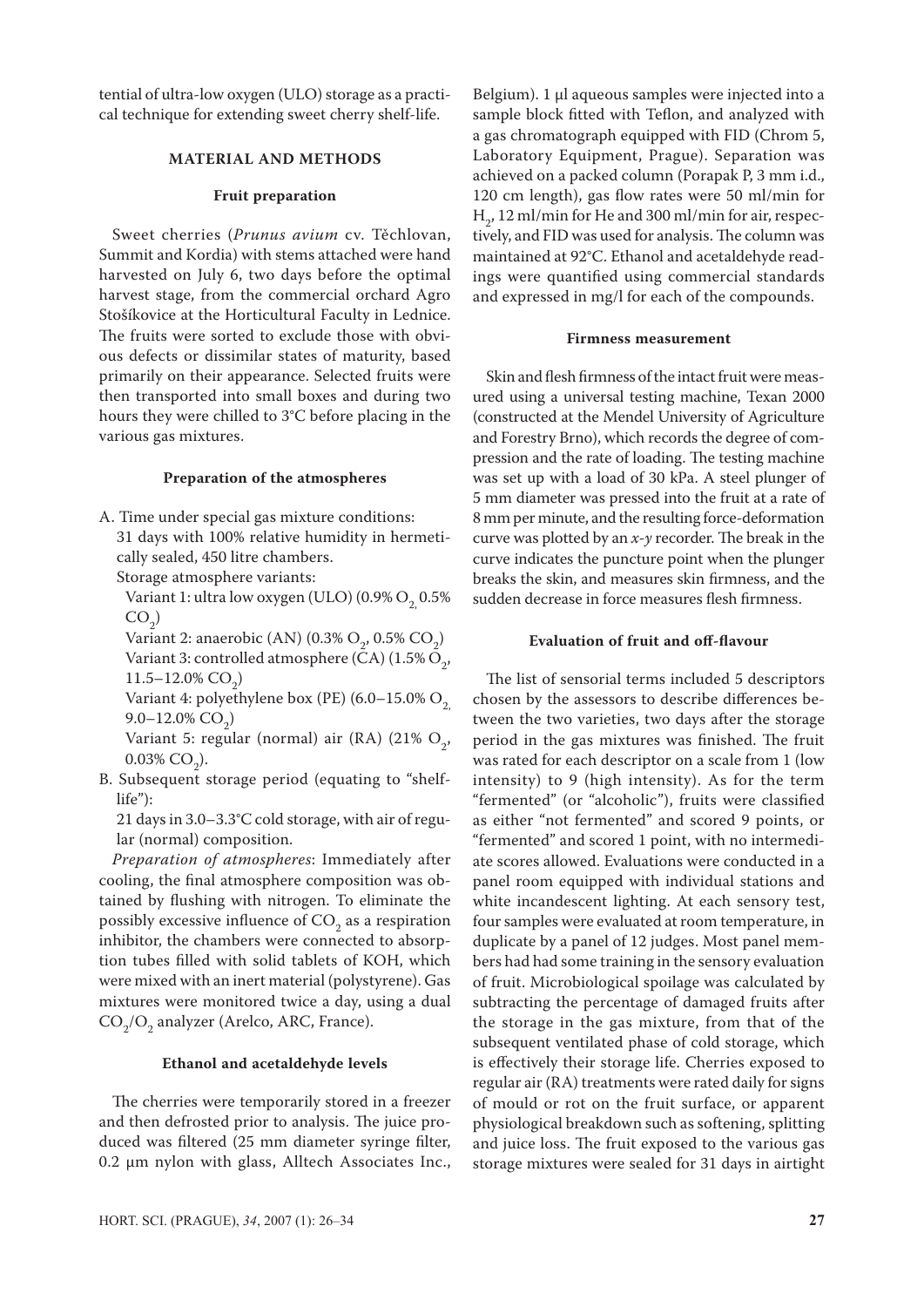Act EtOH Skin Flesh Toughness  $\text{Cultivar}$  and  $\text{Cultivar}$  is the contract of  $\text{Cultivar}$  is the contract of  $\text{Cultivar}$  is the contract of  $\text{Cutiver}$ Treatment  $\begin{array}{ccc}\n\ast & \ast & \ast & \ast & \ast \\
\ast & \ast & \ast & \ast\n\end{array}$  is  $\begin{array}{ccc}\n\ast & \ast & \ast \\
\ast & \ast & \ast\n\end{array}$  $\text{Time} \qquad \qquad \overset{\text{\tiny{def}}}{\text{#}} \qquad \qquad \overset{\text{\tiny{def}}}{\text{#}} \qquad \qquad \overset{\text{\tiny{def}}}{\text{#}} \qquad \qquad \overset{\text{\tiny{def}}}{\text{#}} \qquad \qquad \overset{\text{\tiny{def}}}{\text{#}} \qquad \qquad \overset{\text{\tiny{def}}}{\text{#}} \qquad \qquad \overset{\text{\tiny{def}}}{\text{#}} \qquad \qquad \overset{\text{\tiny{def}}}{\text{#}} \qquad \qquad \overset{\text{\tiny{def}}}{\text{#}} \qquad \qquad \overset{\text{\tiny{def}}}{$ Cultivar x treatment the state of the state of the state of the state of the state of the state of the state of the state of the state of the state of the state of the state of the state of the state of the state of the st Cultivar  $\times$  time the ns  $\sim$   $\frac{1}{2}$  ns  $\sim$  ns ns ns ns ns Treatment  $\times$  time  $\qquad \qquad \bullet^*$   $\qquad \bullet^*$   $\qquad \qquad$  ns ns ns Cultivar × treatment × time  $\qquad \qquad$  ns ns ns ns ns ns ns

Table 1. Anaerobic metabolites and textural parameters at the beginning of storage and after 31 days in different oxygen and carbon dioxide regimes, followed by 52 days in air for the cvs. Těchlovan and Summit

ANOVA:  $*$ <sup>\*</sup> $P$  < 0.01,  $*$  $P$  < 0.05, ns – not significant

Values are means and standard errors calculated from five sweet cherry fruits subjected to RA, ULO, CA and AN treatments

Table 2. Loss in weight of sweet cherry cultivars (%) after gas mixture storage (31 days) and further "shelf -life" storage (45 days)

| Cultivar  | Treatment  | $31st$ day | 45 <sup>th</sup> day |
|-----------|------------|------------|----------------------|
| Těchlovan | <b>ULO</b> | 0.39       | 5.52                 |
|           | AN         | 1.55       | 6.77                 |
|           | CA         | 1.7        | 8.01                 |
|           | RA         | 8          | 12.51                |
| Summit    | <b>ULO</b> | 0.83       | 3.46                 |
|           | AN         | 0.91       | 3.72                 |
|           | CA         | 0.92       | 3.96                 |
|           | RA         | 5.97       | 8.23                 |
| Kordia    | PE         | 2.46       | 4.92                 |
|           | RA         | 7.18       | 8.6                  |

containers, but then evaluated in the same way. The shelf-life of each treatment was determined as the number of days after opening the containers until the first visible signs of deterioration.

#### **RESULTS AND DISCUSSION**

#### **Origin of metabolites in sweet cherries at harvest**

Acetaldehyde and ethanol are already present in detectable levels at the time of harvest, under aerobic conditions and in healthy and undamaged fruit. Both metabolites can be detected, at different concentrations, in all cultivars. Several hours after harvest, the levels of acetaldehyde in the cultivars Summit, Těchlovan and Kordia were 6.41, 9.78 and 22.00 mg/l, respectively (Tables 1 to 3). Traces of ethanol inside the fruit at the beginning of storage under aerobic conditions were at a level of 44.71, 30.00 and 36.43 mg/l for the cultivars Summit, Těchlovan and Kordia, respectively (Tables 4 to 6). However, no differences were observed between these three cultivars at the

end of the aerobic "shelf-life" storage period, following the treatments in various gas mixtures. If they are endogenously produced in fruit during ripening, as precursors of natural aroma compounds, they might be important for postharvest fruit quality. The internal concentrations of acetaldehyde and ethanol



Fig. 1. Changes over time in acetaldehyde (Act.) concentration in pulp of sweet cherry cvs. Summit and Těchlovan, exposed to AN (anaerobic atmosphere  $0.1\%$   $\text{O}_2$  and  $0.5\%$   $\text{CO}_2$  ). Each point is the mean of 6 repetitions. Vertical bars indicate standard error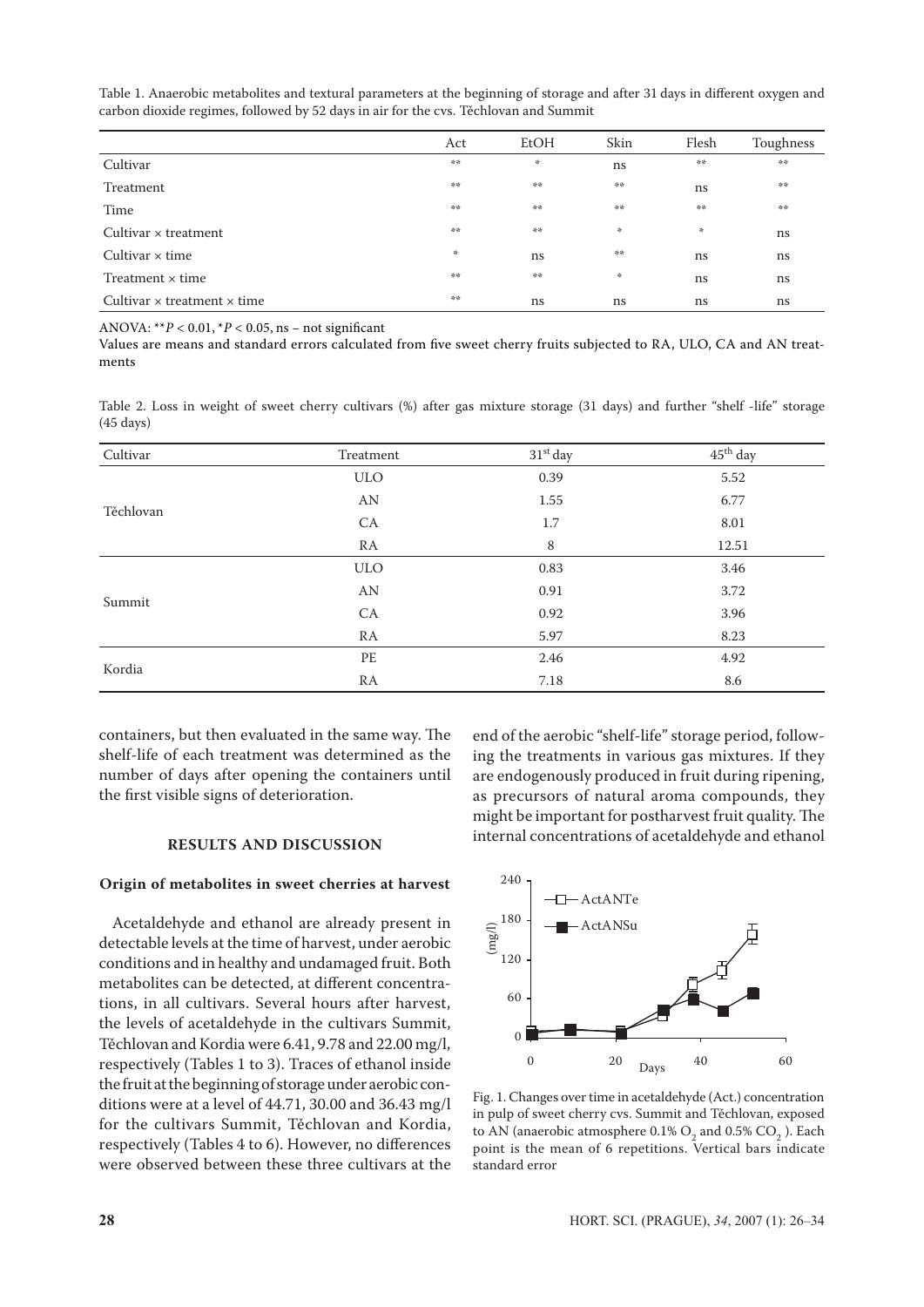

Fig. 2. Effect of O<sub>2</sub> level on the acetaldehyde (Act.) in pulp of cv. Těchlovan by RA (regular atmosphere  $21\%$  O<sub>2</sub> and 0.03%  $\text{CO}_2$ ) and CA (controlled atmosphere 1.5%  $\text{O}_2$  and 11.5–12.0%  $CO<sub>2</sub>$ ) at 3.0–3.3°C for 52 days. Each point is the mean of 6 repetitions. Vertical bars indicate standard error



Fig. 4. Changes over time in acetaldehyde (Act.) concentration in pulp of sweet cherry cv. Kordia exposed to RA (regular atmosphere 21%  $O_2$  and 0.03%  $CO_2$ ) and CA (controlled atmosphere  $1.5\%$  O<sub>2</sub> and  $11.5-12.0\%$  CO<sub>2</sub>) at  $3.0-3.3\degree$ C for 52 days. Each point is the mean of 6 repetitions. Vertical bars indicate standard error

in sweet cherries, after 32 days of storage under normal atmosphere of air, were not significantly higher than those at the time of harvesting (GOLIÁŠ et al. 2003).

## **Levels of metabolites at physiologically undamaging atmospheres**

In general, the establishment of the lower  $O<sub>2</sub>$ limit for the storage of fruits was established empirically, via a gradual decrease in the partial pressure of  $O_2$  until an intolerable storage damage occurred. For sweet cherries, the practical use of ULO to suppress ethanol production, as a means of extending shelf-life, may be limited, since little or no reduction was accomplished without concurrent fermentation and the accumulation of anaerobic off-flavours related to the production of ethanol and acetaldehyde.



Fig. 3. Changes over time in acetaldehyde (Act.) concentration in pulp of sweet cherry cvs. Těchlovan and Summit exposed to ULO (ultra low oxygen 0.9%  $O_2$  and 0.5%  $CO_2$ ) at 3.0–3.3°C for 52 days. Each point is the mean of 6 repetitions. Vertical bars indicate standard error



Fig. 5. Changes over time in ethanol (EtOH) of sweet cherry cv. Těchlovan when exposed to CA (controlled atmosphere 1.5%  $O_2$  and 11.5–12.0%  $CO_2$ ) and ULO (ultra low oxygen 0.8%  $O_2$  and 0.5%  $CO_2$ ) at 3.0–3.3°C for 52 days. Each point is the mean of 6 repetitions. Vertical bars indicate standard error

The lower  $O_2$  limit for long-term storage of sweet cherry cultivars was established as 0.9% (Figs. 5 and 6).



Fig. 6. Changes over time in ethanol (EtOH) of sweet cherry cv. Summit when exposed to AN (anaerobic atmosphere 0.1%  $O_2$  and 0.5%  $CO_2$ ) and ULO (ultra low oxygen 0.8%  $O_2$ ) and  $0.5\%$  CO<sub>2</sub>) at  $3.0-3.3$ °C for 75 days. Each point is the mean of 6 repetitions. Vertical bars indicate standard error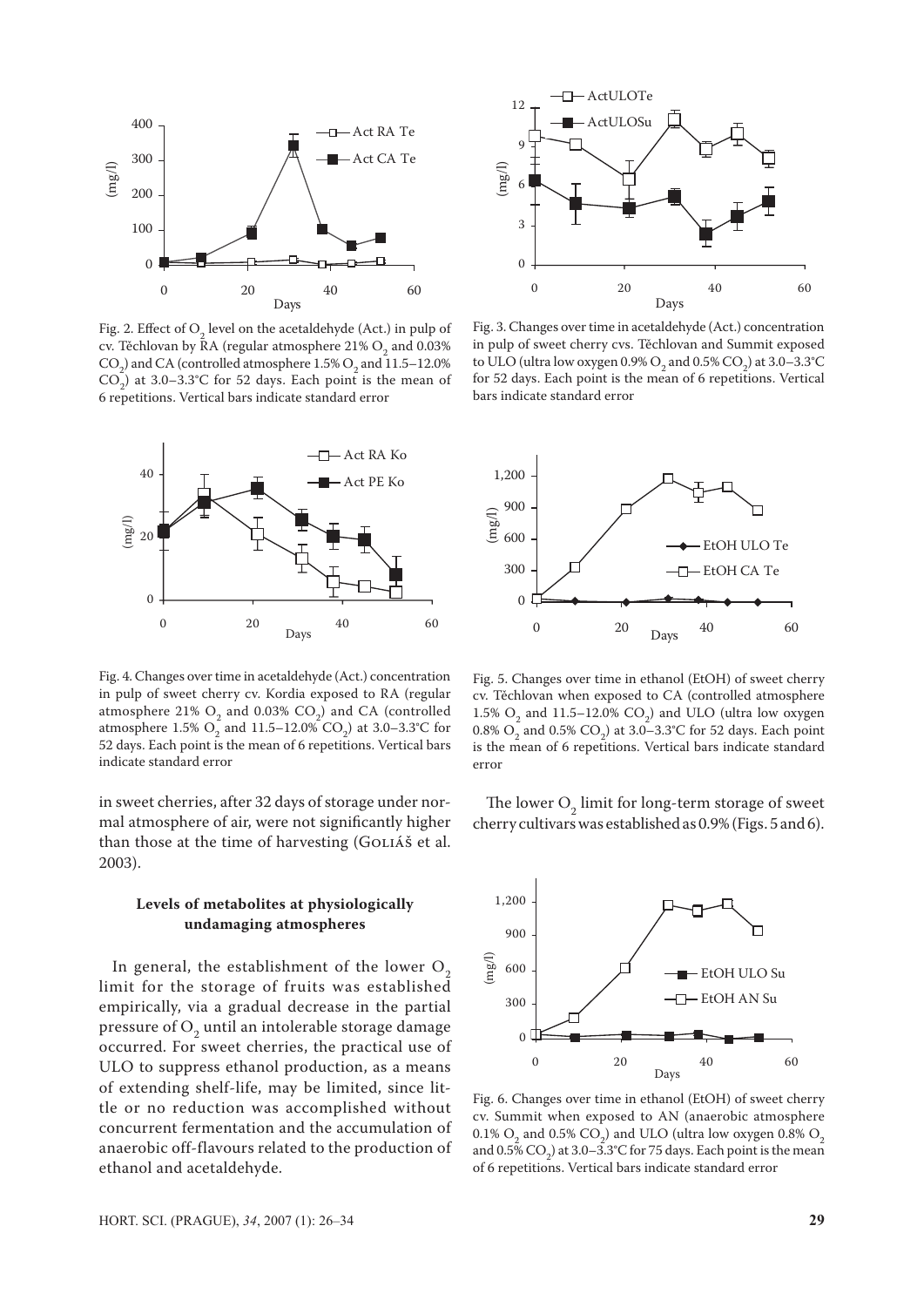

Fig. 7. Changes over time in ethanol (EtOH) of sweet cherry cv. Kordia when exposed to RA (regular atmosphere  $21\%$  O<sub>2</sub> and 0.03%  $CO_2$ ) and PE (polyethylene film box – 8%  $O_2$  and 11%  $CO<sub>2</sub>$ ) at 3.0–3.3°C for 52 days. Each point is the mean of 6 repetitions. Vertical bars indicate standard error

The method measures the ethanol concentration in whole fruits under long-term storage conditions at low oxygen levels. The information can be used to establish the lower  $O_2$  limit as  $O_2$  levels become limiting for aerobic respiration. At the same time, it is possible to evaluate the simultaneous addition of  $\mathrm{CO}_2$  in a prepared gas mixture. GRAN and BEAUDRY (1993), however describe a method for determining the lower  $O_2$  limit that is rapid, relatively simple, requires a minimal number of fruits and is based on the measurement of physiological responses rather than empirical observations.

The results of the experiments with different cherry cultivars showed very low levels of these metabolites, with no significant difference observed between RA and ULO treatments (Figs. 5, 6 and 7). BEAUDRY (1993) showed a close correlation between the ethanol content in the headspace atmospheres of containers of whole fruits and the ethanol concentrations in their tissues.



Fig. 9. Changes over time in skin firmness of sweet cherry cv. Těchlovan when exposed to RA (regular atmosphere  $21\%$  O<sub>2</sub> and 0.03%  $CO_2$ ) and CA (controlled atmosphere 1.5%  $O_2$  and 11.5–12.0%  $CO_2$ ) at 3.0–3.3°C for 52 days. Each point is the mean of 12 repetitions. Vertical bars indicate standard error



Fig. 8. Changes over time in ethanol (EtOH) of sweet cherry cvs. Summit and Těchlovan when exposed to AN (anaerobic atmosphere  $0.1\%$  O<sub>2</sub> and  $0.5\%$  CO<sub>2</sub>) at 3.0–3.3°C for 52 days. Each point is the mean of 6 repetitions. Vertical bars indicate standard error

## **Formation of acetaldehyde and ethanol by the fermentation process**

Both ethanol and acetaldehyde significantly accumulate in anaerobically stored cherries, particularly at higher  $CO<sub>2</sub>$  atmospheres (Figs. 1 to 8). The ethanol concentration is also suitable for estimating the minimum oxygen level. Ethanol levels were dramatically different after anaerobic (AN) storage, compared to ULO and RA storage (Figs. 6 and 7). The concentration of oxygen in anaerobic conditions is a result of anaerobic glycolysis. The  $O_2$  level at which fermentation starts and ethanol tends to accumulate was named the Pasteur point, but more recently has been referred to as the lower oxygen limit (LOL) (BEAUDRY 1993) or fermentation induction point (FIP) (Petracek et al. 2002). The response of the cultivars Těchlovan and Summit to the 0.2% oxygen level during 31 days was practically the same, assessed as the rate of accumulation of ethanol in the



Fig. 10. Changes over time in skin firmness of sweet cherry cv. Těchlovan when exposed to AN (anaerobic atmosphere 0.1%  $O_2$  and 0.5%  $CO_2$ ) and ULO (ultra low oxygen 0.8%  $O_2$ ) and 0.5%  $CO_2$ ) at 3.0–3.3°C for 75 days. Each point is the mean of 12 repetitions. Vertical bars indicate standard error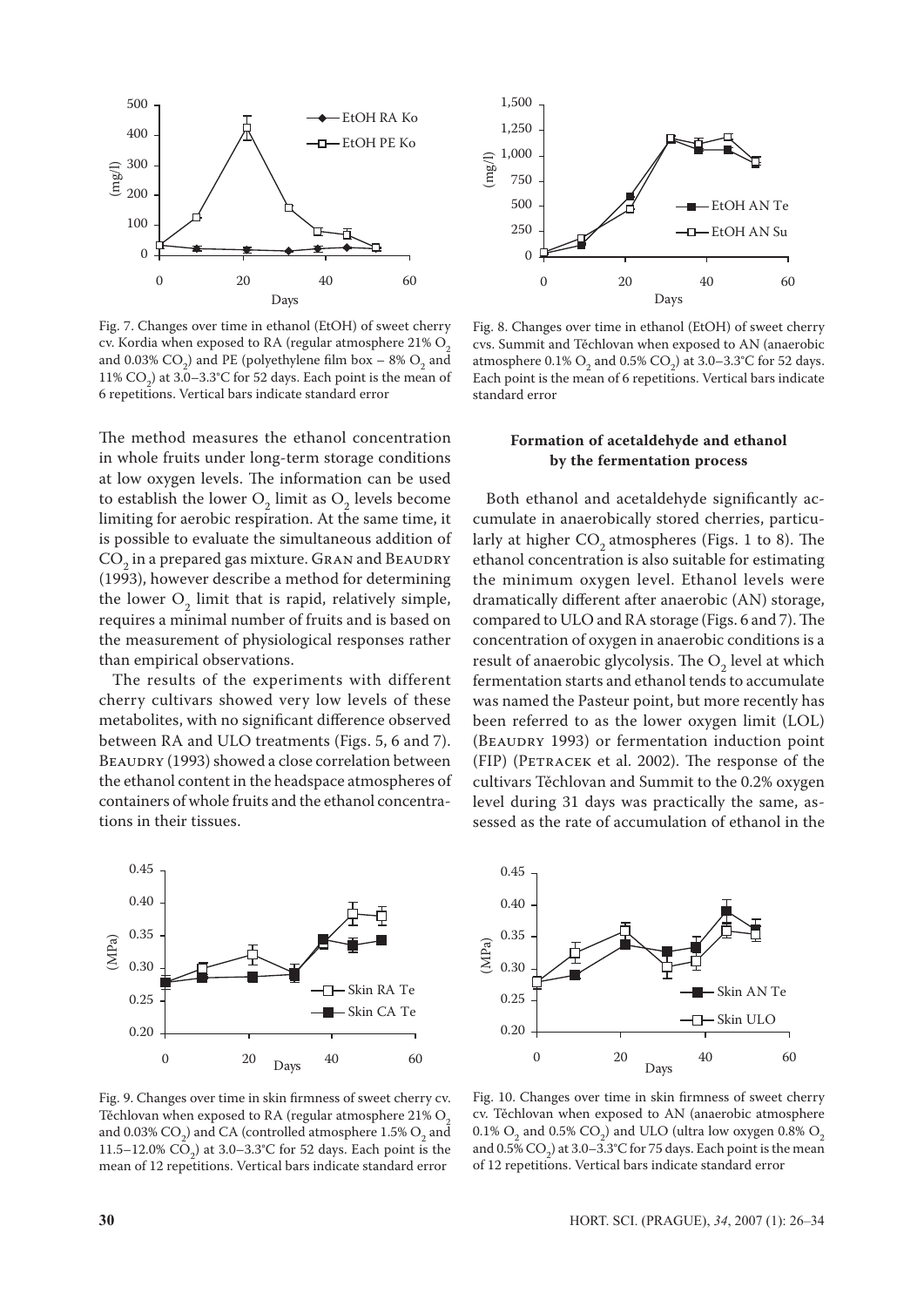flesh of the fruit (Fig. 8). The highest levels of ethanol after 31-days' exposure to anaerobic conditions were in Těchlovan (1,159 mg/l) and Summit (1,168 mg/l), which are broadly similar. Ethanol and acetaldehyde decreased under aerobic conditions (21%  $O<sub>2</sub>$  and  $0.03\%$  CO<sub>2</sub>), but remained higher than the original levels observed.

### **Appearance of off-flavours in fruit with advanced fermentation**

The build-up of anaerobic conditions in fruit exposed to very low oxygen levels in the surrounding atmosphere leads to enhanced anaerobic respiration and increased production of off-flavour volatiles, such as ethanol and acetaldehyde. Sweet cherries stored in AN conditions are sensitive to the development of off-flavours in the first 24 hours after opening the storage box (Fig. 15). The fruit released volatiles through the skin because although the pulp contained 1.16 g/l of ethanol and 0.4 g/l acetaldehyde, their concentration did not dramatically fall during the next 10 days. It is presumed that the sharp smell emanating from whole fruit was generated by compounds with low molecular weight. Under these same anaerobic conditions, MATTHEIS et al. (1997) observed that some alcohols, including butanal, 2-butanone and pentyl acetate, were only detected after four weeks of storage. The sensory impact of off-flavours was more pronounced in the CA treatments than in the classical AN storage conditions (Fig. 15).

#### Effect of high  $CO<sub>2</sub>$  concentrations on the levels **of acetaldehyde and ethanol**

Fermentative metabolism in fruit exposed to high  $\mathrm{CO}_2$  concentrations may occur due to the inhibition



of tricarboxylic acid (TCA) cycle enzymes, particularly succinate dehydrogenase, and the subsequent increase in pyruvate decarboxylase and alcohol dehydrogenase activity (Or et al. 2000). Qualitative and quantitative changes in ester production, particularly ethyl acetate, were coincident with the accumulation of ethanol (MATTHEIS et al. 1992, 1997). The gas mixture containing  $1.5\%$  O<sub>2</sub> and  $11.5-12.0\%$  CO<sub>2</sub> was harmful, but the  $CO_2$  concentrations were too high (Figs. 2 and 5). These findings are in contradiction to previous findings by Tian et al. (2001).

## **Storage of sweet cherry in a polyethylene plastic film box (PE treatment)**

Comparing PE  $(6-15\% \text{ O}_2, 9-12\% \text{ CO}_2)$  and CA  $(1.5\% \text{ O}_2, 11.5-12.0\% \text{ CO}_2)$  treatments, the CA treatment, with  $CO_2$  concentrations practically identical to the PE treatment, inhibited ethanol production more significantly, results being one half the PE treatment values (Figs. 4 and 7). Fluctuating  $O<sub>2</sub>$ concentrations between 6% and 15% during every 24 hours brought no additional effect on the stability of fruit metabolism, but the effect of high  $CO_2$  levels was attenuated. This has no significance for practical commercial use.

## **Effects of different atmospheres on quality attributes**

The percentage of rots as well as the overall acceptability can be considered as indicators of the shelf-life of cherries. At the same time, detailed studies of the compositional and sensory aspects are necessary to complement and strengthen our understanding of the effect of post-harvest treatments on shelf-life. The percentage of rots and



Fig. 11. Changes over time in skin firmness of sweet cherry cvs. Summit and Kordia when exposed to RA (regular atmosphere 21% O<sub>2</sub> and 0.03% CO<sub>2</sub>) at 3.0–3.3°C for 52 days. Each point is the mean of 12 repetitions. Vertical bars indicate standard error

Fig. 12. Changes over time in skin firmness of cv. Summit when exposed to AN (anaerobic atmosphere  $0.1\%$  O<sub>2</sub> and  $0.5\%$  CO<sub>2</sub>) and CA (controlled atmosphere  $1.5\%$  O<sub>2</sub> and  $11.5-12.0\%$  CO<sub>2</sub>) at 3.0–3.3°C for 52 days. Each point is the mean of 12 repetitions. Vertical bars indicate standard error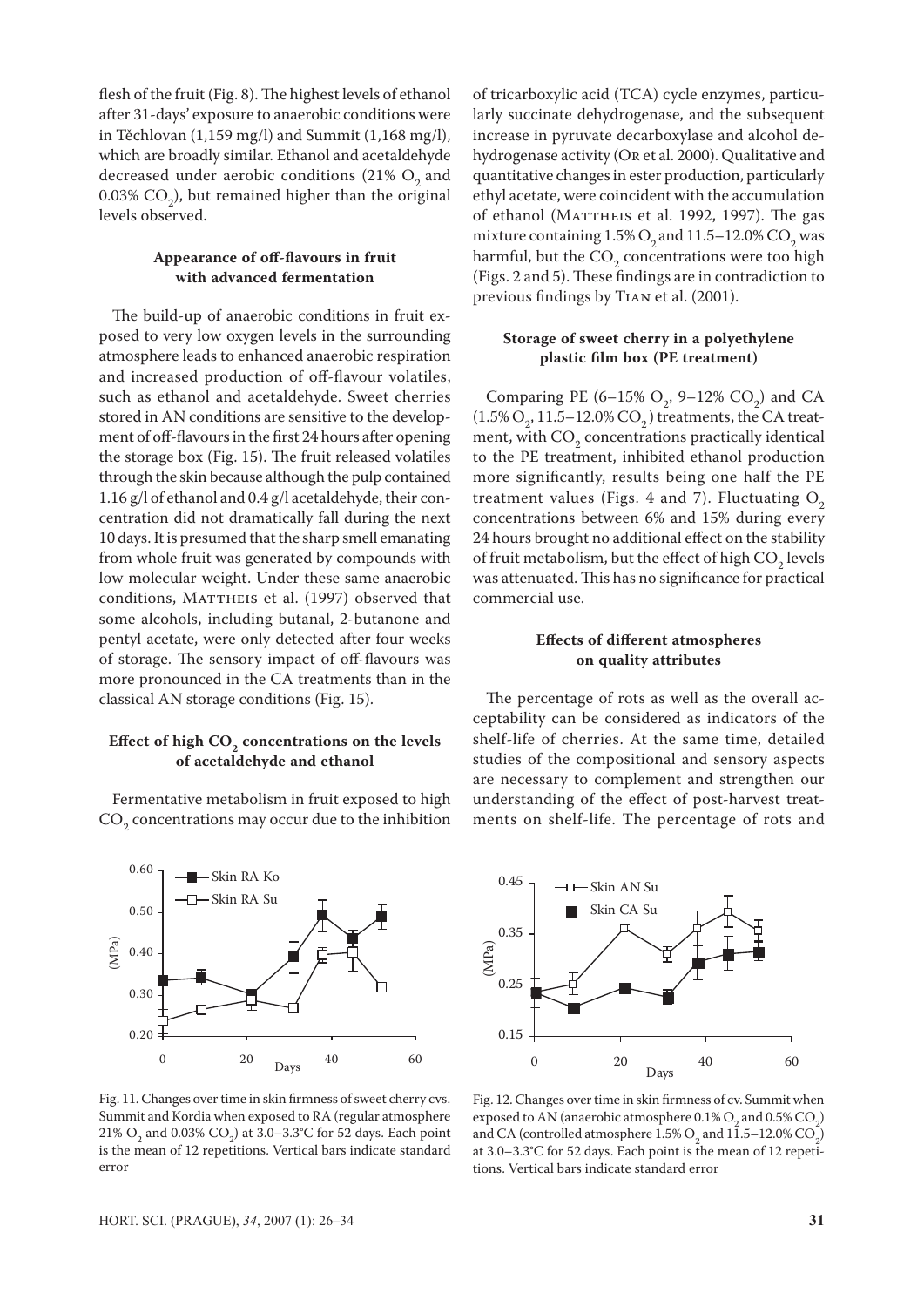

overall acceptability in terms of taste, were assessed at the end of the 31-day period in the various gas mixtures. There were no detectable signs of rot in any of the treatments. The AN fruits had very good quality, with the exception of off-flavour attributes. Under AN conditions, almost all signs of ripening were inhibited and the stems remained green, in contrast to the RA treatments where stem browning was apparent.



Fig. 13. Discrimination analysis of cultivars for both physiological a physical parameters in fruits in RA (regular atmosphere  $21\%$  O<sub>2</sub> and 0.03% CO<sub>2</sub>)

Fig. 14. Discrimination analysis of cultivars for both physiological and physical parameters in fruits in RA (regular atmosphere  $21\%$  O<sub>2</sub> and 0.03% CO<sub>2</sub>) after 31 days

#### **Firmness evaluation in storage atmospheres**

The firmness of sweet cherries under all storage treatments slightly decreased or remained the same. The higher values for the RA variant were influenced by the evaporation of water from the fruit, but corresponded with the loss in weight. The fruit RA treatments had fivefold greater loss in weight than the other treatments after 31 days of storage in gas

Fig. 15. Sensory evaluation of sweet cherry cv. Summit for all treatments, after 31 days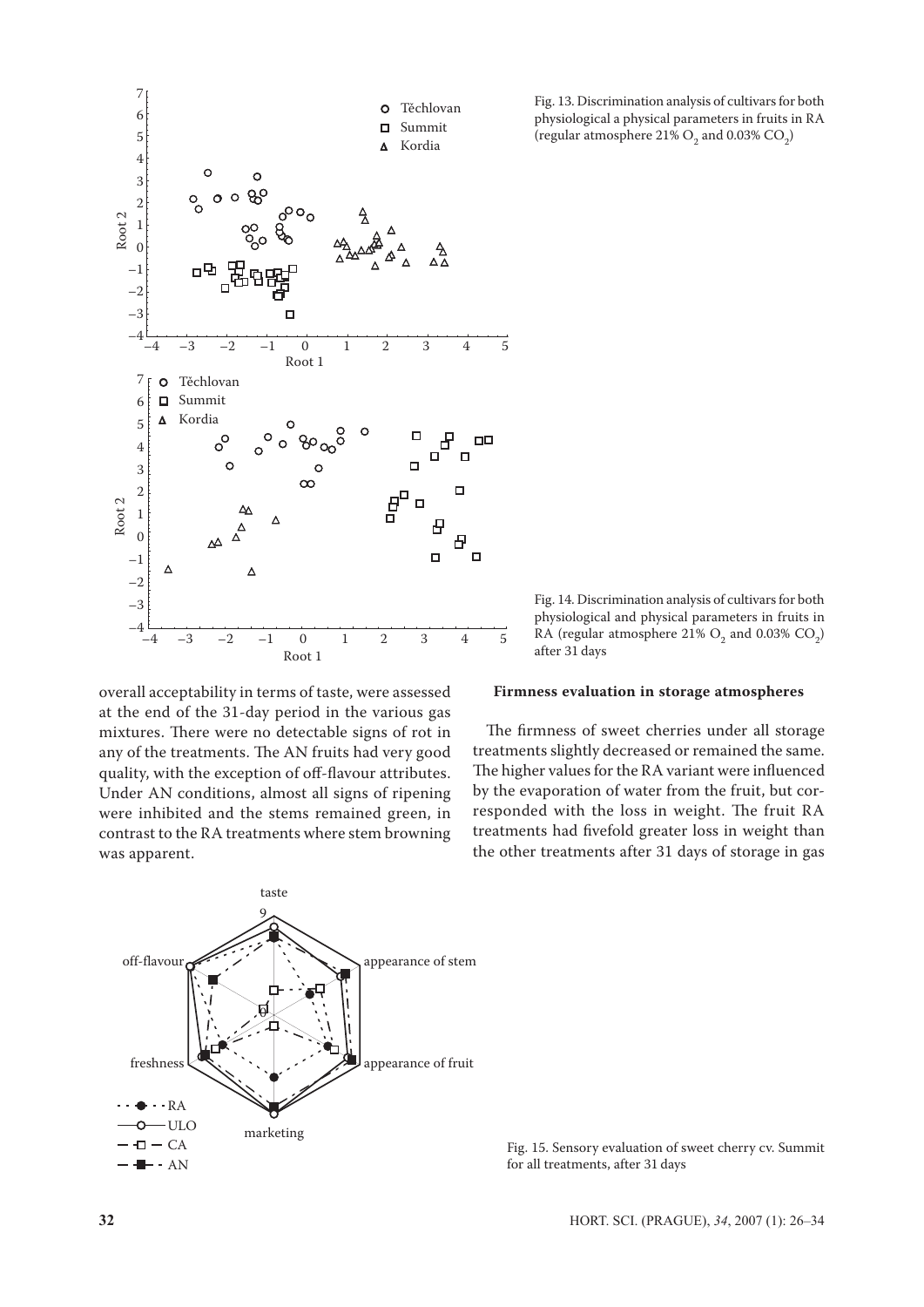mixtures. A very slow ripening of the fruit in the AN treatments was reflected by higher firmness (Figs. 10 and 12).

## **Statistical analysis of cultivars and treatments**

Figs. 13 and 14 illustrate the differences between cherry cultivars, four treatments and five parameters. The differences were established using five different parameters, i.e. the levels of acetaldehyde and ethanol, firmness of skin, freshness and toughness of sweet cherries, by forward stepwise discrimination analysis for 31 days of storage in various gas mixtures and normal air. The good results of the three cultivars using various physiological and physical parameters reflect different characteristics of the cultivars under investigation.

#### **R e f e r e n c e s**

- ALIQUE R., ZAMORANO J.P., MARTÍNEZ M.A., ALFONSO J., 2005. Effect of heat and cold treatments on respiratory metabolism and shelf-life of sweet cherry, type picota cv. "Ambrunés". Postharvest Biology and Technology, *35*: 153–165.
- BEAUDRY R.M., 1993. Effect of carbon dioxide partial pressure on blueberry fruit respiration and respiratory quotient. Postharvest Biology and Technology, *3*: 249–258.
- BEAUDRY R.M., 1999. Effect of  $\mathrm{O}_2^{}$  and  $\mathrm{CO}_2^{}$  partial pressure on selected phenomena affecting fruit and vegetable quality. Postharvest Biology and Technology, *15*: 293–303.
- GOLIÁŠ J., NĚMCOVÁ A., ŠUDERLOVÁ L., 2003. Effect of low oxygen and anaerobic conditions as post-harvest treatment on the quality of sweet cherry fruit. Mitteilung Klosterneuburg, *53*: 123–131.
- GRAN CH.D., BEAUDRY R.M., 1993. Determination of the low oxygen limit for several commercial apple cultivars by respiratory quotient breakpoint. Postharvest Biology and Technology*, 3*: 259–267.
- HEVIA F., WILKENS R., LANUZA P., MUJICA C., OLAVE Y., 1998. Influence of hydrocooling and fruit color on the behavior of Bing sweet cherries after refrigerated storage. Acta Horticulturae, *468*: 731–736.
- CHEN P.M., MELLENTHIN W.M., KELLY S.B., FACTEAU T.J., 1981. Effects of low oxygen and temperature on quality retention of 'Bing' cherries during prolonged storage. Journal of the American Society for Horticultural Science, *106*: 533–535.
- MATTHEIS J.P., BUCHANAN D.A., FELLMAN J.K., 1992. Volatile compounds emitted by sweet cherries (*Prunus avium* cv. Bing) during fruit development and ripening. Journal of Agricultural and Food Chemistry, *40*: 471–474.
- MATTHEIS J.P., BUCHANAN D.A., FELLMAN J.K., 1997. Volatile constituents of bing sweet cherry fruit following controlled atmosphere storage. Journal of Agricultural and Food Chemistry, *45*: 212–216.
- MEHERIUK M., GIRARD B., MOYLS L., BEVERIDGE H.J.T., McENZIE D.L., HARRISON J., WEINTRAUB S., HOCK-ING R., 1995. Modified atmosphere packaging of 'Lapins' sweet cherry. Food Research International, *28***:** 239–244.
- OR E., BAYBIK J., SADKA A., OGRODOVITCH A., 2000. Fermentative metabolism in grape berries: isolation and characterization of pyruvate decarboxylase cDNA and analysis of its expression throughout berry development. Plant Science, *156*: 151–158.
- PESIS E., 2005. The role of the anaerobic metabolites, acetaldehyde and ethanol, in fruit ripening, enhancement of fruit quality and fruit deterioration. Review. Postharvest Biology and Technology, *37*: 1–19.
- PETRACEK P.D., JOLES D.W., SHIRAZI A., CAMERON A.C., 2002. Modified atmosphere packaging of sweet cherry fruit (*Primus avium* L., ev. 'Sams'): metabolic responses to oxygen, carbon dioxide, and temperature. Postharvest Biology and Technology, *24*: 259–270.
- SCHICK J.L., TOIVONEN P.M.A., 2002. Reflective tarps at harvest reduce stem browning and improve fruit quality of cherries during subsequent storage. Postharvest Biology and Technology, *25*: 117–121.
- TIAN S.P., FAN Q., XU Y., WANG Y.S., JIANG A.L., 2001. Evaluation of the use of high  $\mathrm{CO}_2$  concentrations and cold storage to control *Monilinia fructicola* on sweet cherries. Postharvest Biology and Technology, *22*: 53–60.
- TIAN S.P., JIANG A.L., XU Y., WANG Y.S., 2004. Responses of physiology and quality of sweet cherry fruit to different atmospheres in storage. Food Chemistry, *87*: 43–49.

Received for publication May 30, 2006 Accepted after corrections June 19, 2006

## Vliv nízkého O<sub>2</sub> a vysokého CO<sub>2</sub> obsahu v okolní atmosféře skladovaných třešní **pozri na vznik anaerobních metabolitů a dalších znaků zrání**

**ABSTRAKT**: V aerobních podmínkách je v době sklizně ve zdravých a nepoškozených plodech stanovitelný obsah acetaldehydu a etanolu. Oba metabolity je možné určit v různých koncentracích u všech odrůd. Několik hodin po